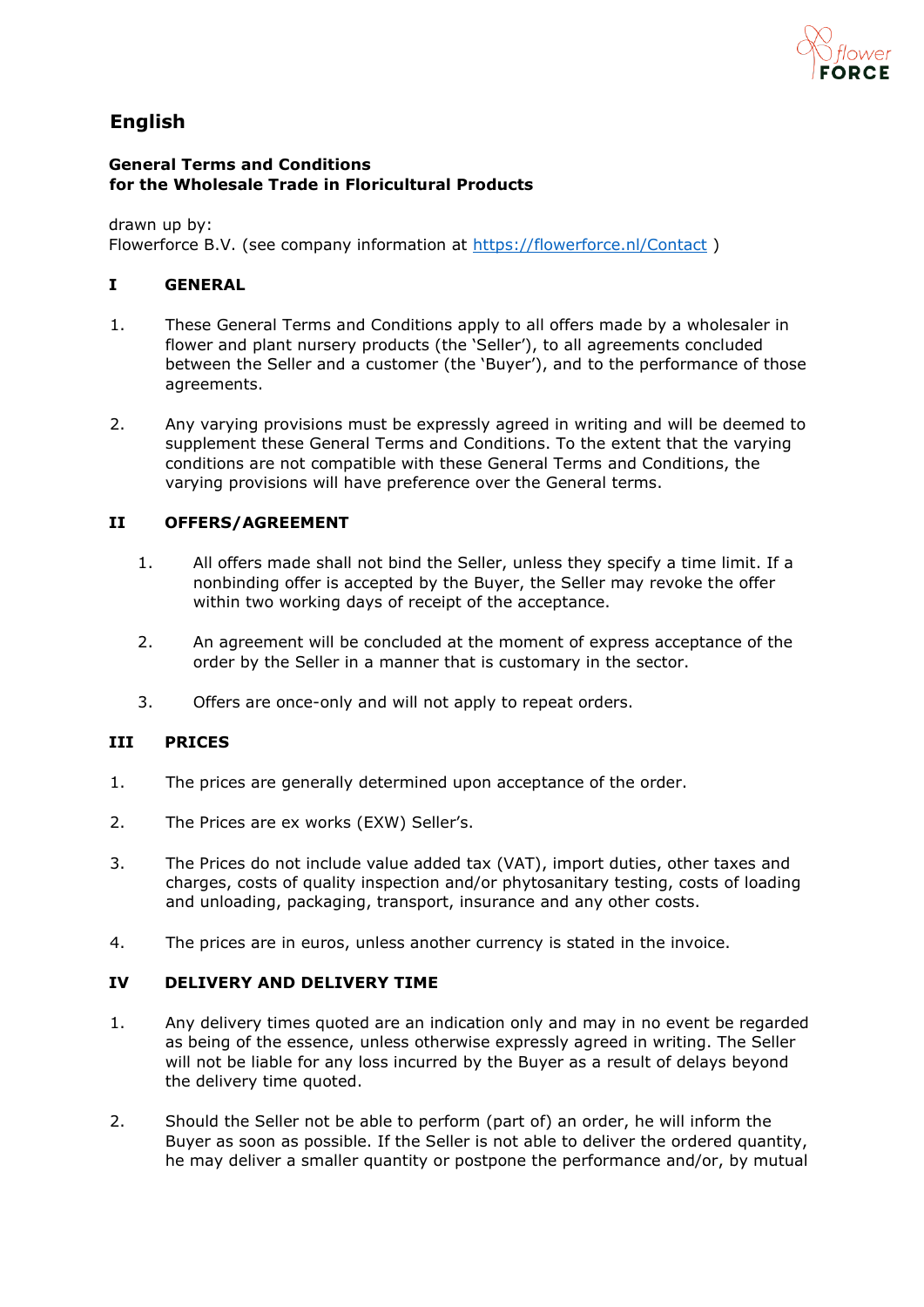

arrangement with the Buyer, deliver other products that are similar or of the same value.

- 3. Unless otherwise expressly agreed in writing the Seller's warehouse or processing area or any other place indicated by the Seller will be regarded as the place of delivery.
- 4. Delivery will be free only if and to the extent as so agreed and stated by the Seller in the order confirmation.
- 5. The Seller reserves the right not to perform orders if the Buyer has not paid for previous deliveries within the agreed term of payment.
- 6. If the Buyer has not taken delivery of the products at the agreed time and place, the Buyer will be in default and liable for any loss in quality suffered due to storage. The products ordered will be available to the Buyer during storage and will be stored to the Buyer's account and at the Buyer's risk.
- 7. If, however, the Buyer has not taken delivery of the products after a limited storage period (that may be considered reasonable in view of the product type) and if in the opinion of the Seller the risk of loss of quality and/or decay of the products so demands in order to limit loss, the Seller will be entitled to sell the products in question to a third party.
- 8. Non-performance by the Buyer does not relieve him of his obligation to pay the full price.
- 9. The Seller will not be liable for any loss incurred as a consequence of nondelivery.

## **V FORCE MAJEURE**

- 1. In the event of force majeure the Seller may rescind the agreement or temporarily postpone delivery.
- 2. 'Force majeure' includes, but is not limited to, circumstances such as civil commotion, war, strikes (even when at the Seller's), natural disasters, epidemics, terrorism, weather conditions, traffic conditions such as roadblocks, road work or traffic jams, fire, government measures or the such.

## **VI PACKAGING**

- 1. The products will be packaged in the manner that is customary in the flower and plant wholesale trade in such a way as will be determined by the Seller in accordance with sound business practice, unless otherwise agreed in writing.
- 2. Non-reusable packaging will be charged at cost.
- 3. Reusable packaging and other durable material (cardboard boxes, containers, stacking trolleys, etc.), which will remain the Seller's property, will also be charged at cost and must be returned to the Seller. The costs of the return shipment will be charged to the Buyer separately. If the material is returned in good condition within thirty days after the invoice date, the costs charged will be credited, after deduction of any agreed amount for use, to the Buyer's account.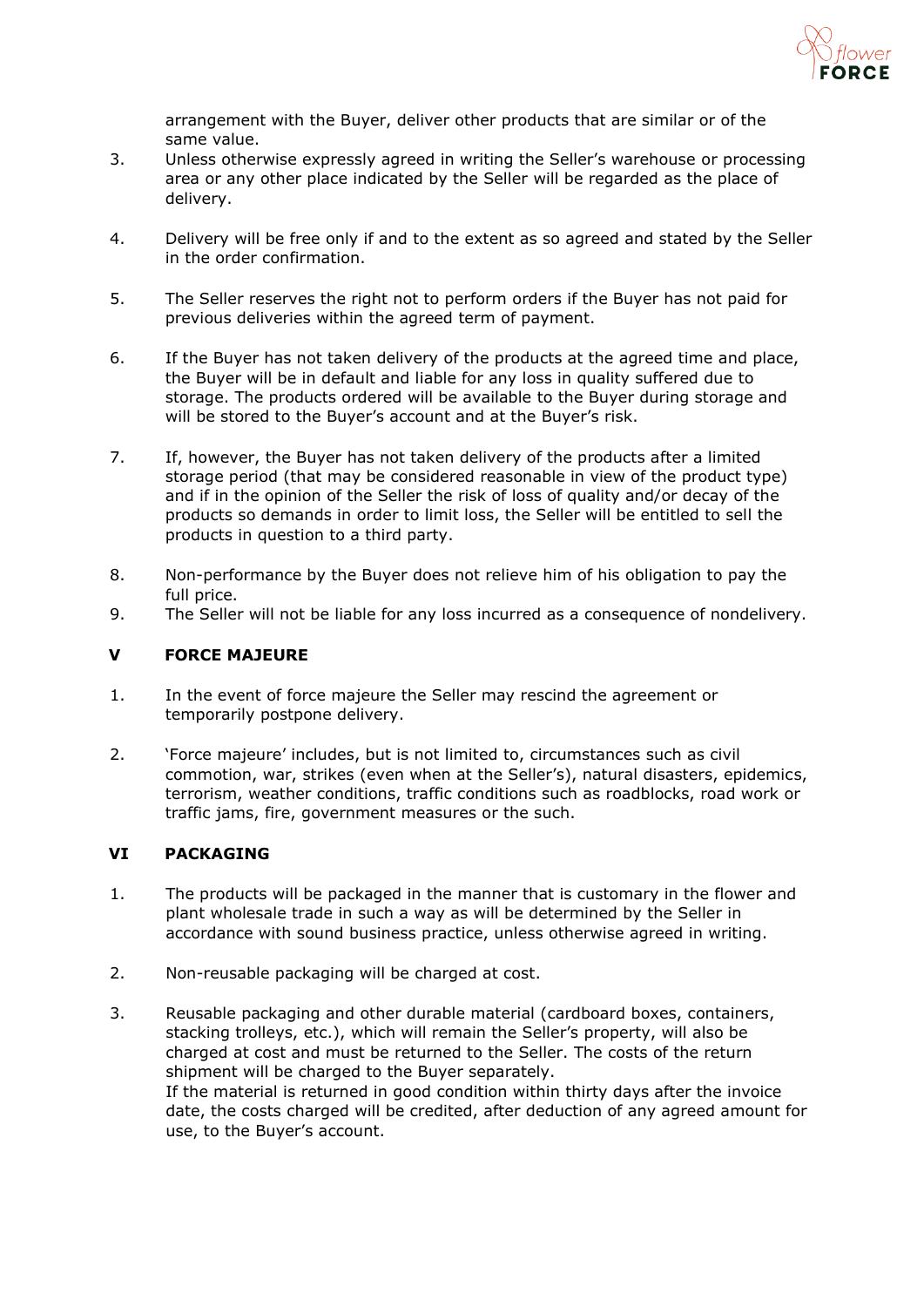

- 4. If the Buyer fails to return durable packaging material (stacking trolleys, containers, etc.), the Seller reserves the right to charge the costs of that material to the Buyer and to recover from the Buyer any further loss incurred.
- 5. If a deposit is charged, that deposit will be refunded after the material in question has been returned in good condition. The costs of the return shipment will be charged to the Buyer.

#### **VII COMPLAINTS**

- 1. Complaints concerning visible defects in products delivered must be notified to the Seller by fax, telex, e-mail or telephone immediately after discovery but at the latest within 24 hours of receipt. The moment of receipt of the complaint by the Seller is decisive. Notification by telephone must be confirmed in writing by the Buyer within two days after receipt of the products. The Buyer or recipient of the products must also note the complaint upon delivery on the transport documents in question.
- 2. Complaints concerning non-visible defects in products delivered must be notified to the Seller immediately after discovery. When the complaint was not submitted in writing, it must be confirmed to the Seller in writing within 24 hours.
- 3. A complaint must in any event contain:
	- a. a detailed and accurate description of the defect(s); and
	- b. a statement of any other facts from which it can be inferred that the products delivered and the products rejected by the Buyer are one and the same.
- 4. The Buyer is to enable the Seller to investigate, or instigate an investigation of, the validity of the complaints on location and/or to take back the products delivered. The products must be stored in the original packaging.
- 5. Complaints in respect of a part of the products delivered will not entitle the Buyer to reject the entire delivery.
- 6. Once the time limits referred to above have elapsed, the Buyer will be deemed to have accepted the products delivered or the invoice rendered. The Seller will no longer be obliged to handle any claims submitted by the Buyer.

## **VIII LIABILITY**

- 1. The Seller is not liable for any loss incurred by the Buyer, unless and to the extent the Buyer proves, that the loss was caused by intent or gross negligence on the part of the Seller.
- 2. Defects concerning any possible phytosanitary and/or other requirements that are applicable in the country of importation do not entitle the Buyer to any indemnification or rescindment of the agreement, unless and to the extent that the Buyer has informed the Seller of these requirements beforehand in writing.
- 3. The Seller is never liable for any consequential loss suffered by the Buyer. Should the Seller nevertheless have to indemnify a loss, liability of the Seller for any loss incurred by the Buyer will not exceed the invoice value of the products delivered to which the claim applies.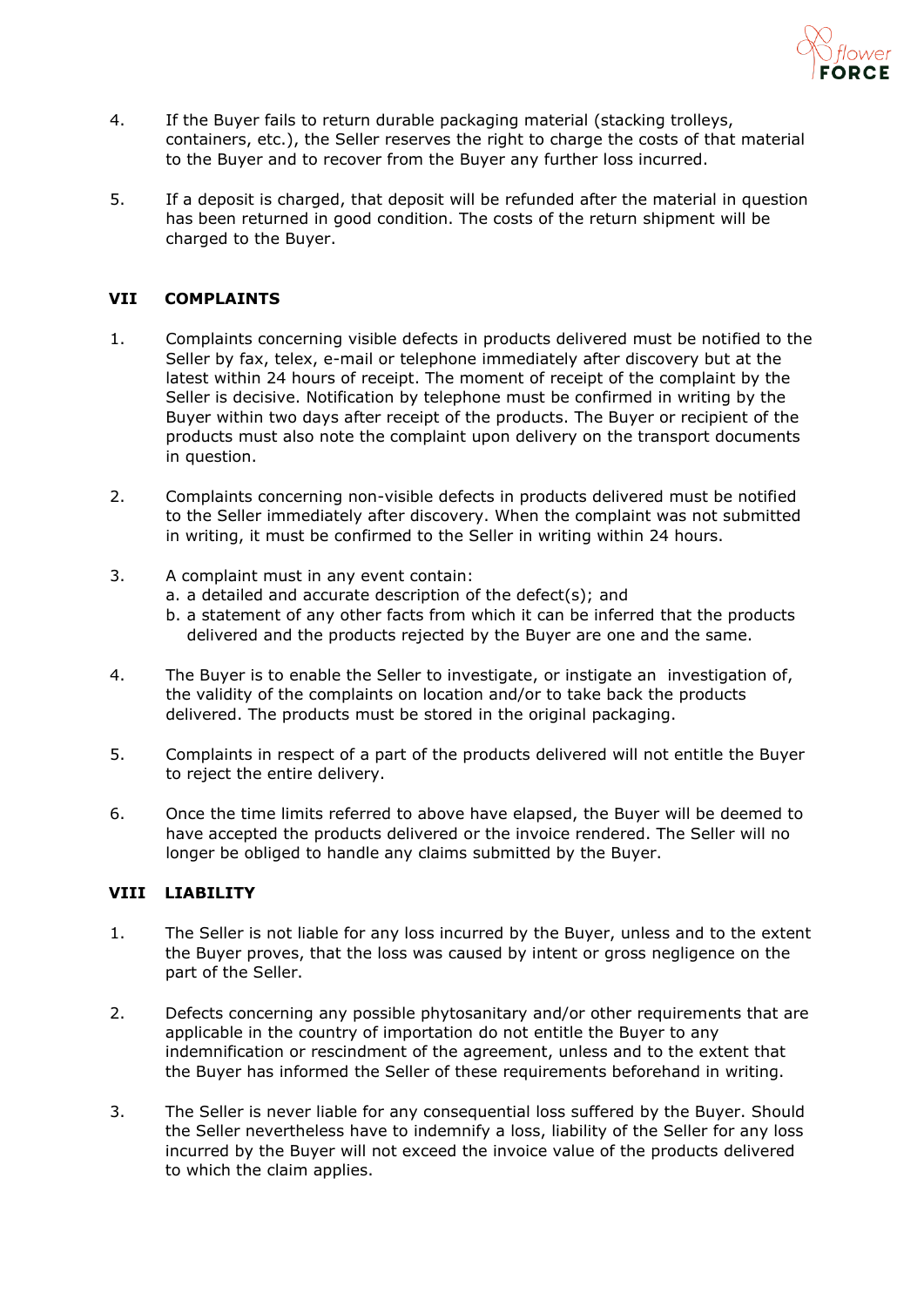

4. Unless otherwise expressly stated, the products delivered are intended exclusively for decorative purposes and are not suitable for internal consumption. The Seller notes that the products may have harmful effects on humans and/or animals in the event of incorrect use, consumption, contact and/or hypersensitivity. The Buyer must pass on this warning to its customers and indemnifies the Seller against any and all claims from third parties, including end users, in respect of these consequences.

## **IX PAYMENT**

- 1. Payment must be made, at the Seller's option:
	- a. net cash on delivery; or
	- b. within 14 days after the invoice date by means of deposit or transfer to a bank or *Postbank* account stated by the Seller or
	- c. by automatic withdrawal.

Any possible bank charges will be for the account of the Buyer.

- 2. The Buyer may not deduct any amounts from the purchase price to be paid on the grounds of an alleged claim. The Buyer may not suspend the payment of the purchase price on the grounds of a complaint about the products delivered.
- 3. The Buyer will be in default upon the expiry of the agreed term of payment. The Seller will then be entitled to rescind the agreement with immediate effect. The Seller is not liable regarding any consequence that this rescindment might entail.
- 4. If the Buyer is in default, the Seller will be entitled to charge interest of 1.5% per month or, should the legal rate be higher, the legal rate on the amount outstanding, as from the due date of the invoice until the date of payment in full.
- 5. If the Buyer is in default, the Buyer shall also account to the Seller for any loss suffered owing to a change in the exchange rate.
- 6. If third parties are instructed to collect overdue payments, the Buyer shall account to the Seller for any court and/or out-of-court costs involved, subject to a minimum of 15% of the outstanding sum, and such sums will fall due immediately.

## **X RETENTION OF TITLE**

- 1. Title to all products delivered will continue to vest in the Seller until all amounts payable by the Buyer to the Seller have been paid in full.
- 2. The Buyer may not pledge the products or use them as security in any other manner until payment has been made. If third parties levy or intend to levy an attachment on those products or otherwise wish to dispose of them, the Buyer must immediately inform the Seller accordingly.
- 3. The Buyer must always fully cooperate, at the Seller's first request, in the Seller's exercising of its retention of title. The Buyer will be liable for all costs incurred by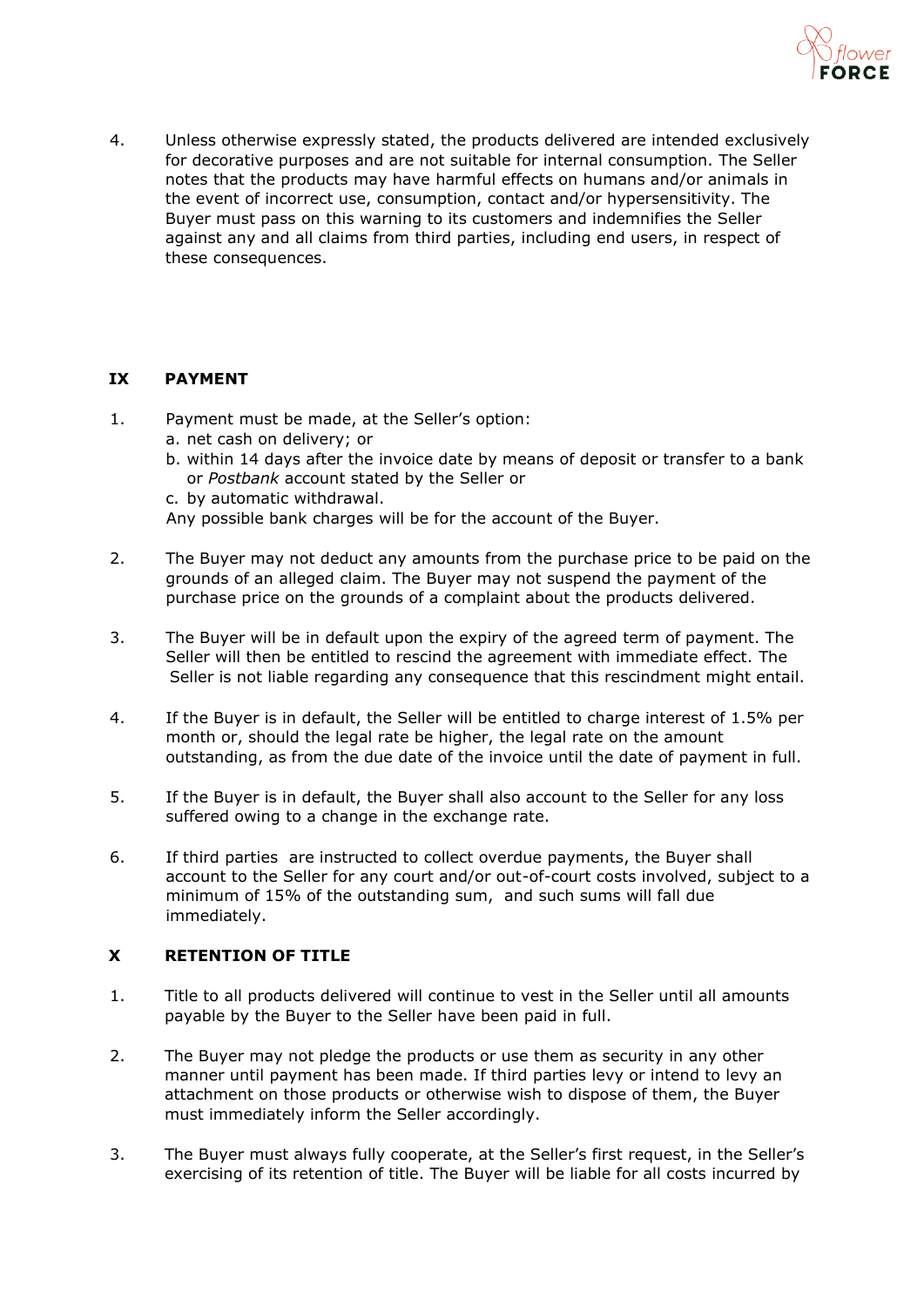

the Seller in connection with its retention of title and any related actions, as well as for any direct and indirect loss incurred by the Seller arising therefrom.

- 4. With respect to products destined for export, from the time of arrival in the country of destination, the law of the country of destination will apply to the property law consequences related to retention of title. From that moment, if permitted under that applicable law, the following provisions apply in addition to the provisions of points 1 to 3 above:
	- a) In the event of breach of contract by the Buyer, the Seller will have the right to immediately take possession of the products delivered and of the relevant packaging and transport materials, and to dispose of them at its discretion. If so prescribed by law, this will imply termination of the agreement in question.
	- b) The Buyer will be entitled to sell the products in the ordinary course of its business. It hereby assigns all claims that it may acquire against third parties pursuant to such sales. The Seller hereby acknowledges this assignment and reserves the right to pursue any such claims as soon as the Buyer fails to fulfil its payment obligations.
	- c) The Buyer may process the products in the ordinary course of its business, whether or not the products are mixed with other products not supplied by the Seller. The Seller will acquire joint title to the new goods, in the proportion in which the Seller's products form part of those new goods.
	- d) If the Seller is required by law to surrender part of the stipulated security on request (if the security exceeds the value of any outstanding claims by a certain percentage), it will do so as soon as the Buyer so requests and if it is also apparent from the Seller's accounting records.

## **XI APPLICABLE LAW/DISPUTES**

- 1. All agreements to which these General Terms and Conditions apply in full or in part are governed by Dutch law. The provisions of the Vienna Sales Convention are expressly excluded.
- 2. The Buyer may only submit claims in respect of or arising from agreements, to which these General Terms and Conditions apply, to the competent Dutch Court in the territory in which the Seller has its registered office. The Seller may submit such claims either to the competent court in the territory in which the Seller has its registered office or to the competent court in the territory in which the Buyer has its registered office.
- 3. Contrary to the provisions of paragraph 2, the Seller and the Buyer may agree to submit any dispute to an arbitral tribunal acting according to the Rules of the Netherlands Arbitration Institute, whose decision will be accepted as binding by both parties.

## **XII FINAL PROVISION**

- 1. Any cases for which these General Terms and Conditions do not provide will also be governed by Dutch law.
- 2. If and to the extent that any part or provision of these General Terms and Conditions is found to be contrary to any mandatory rule of national or international law, that part or that provision will be regarded as not having been agreed and these General Terms and Conditions will otherwise continue to bind